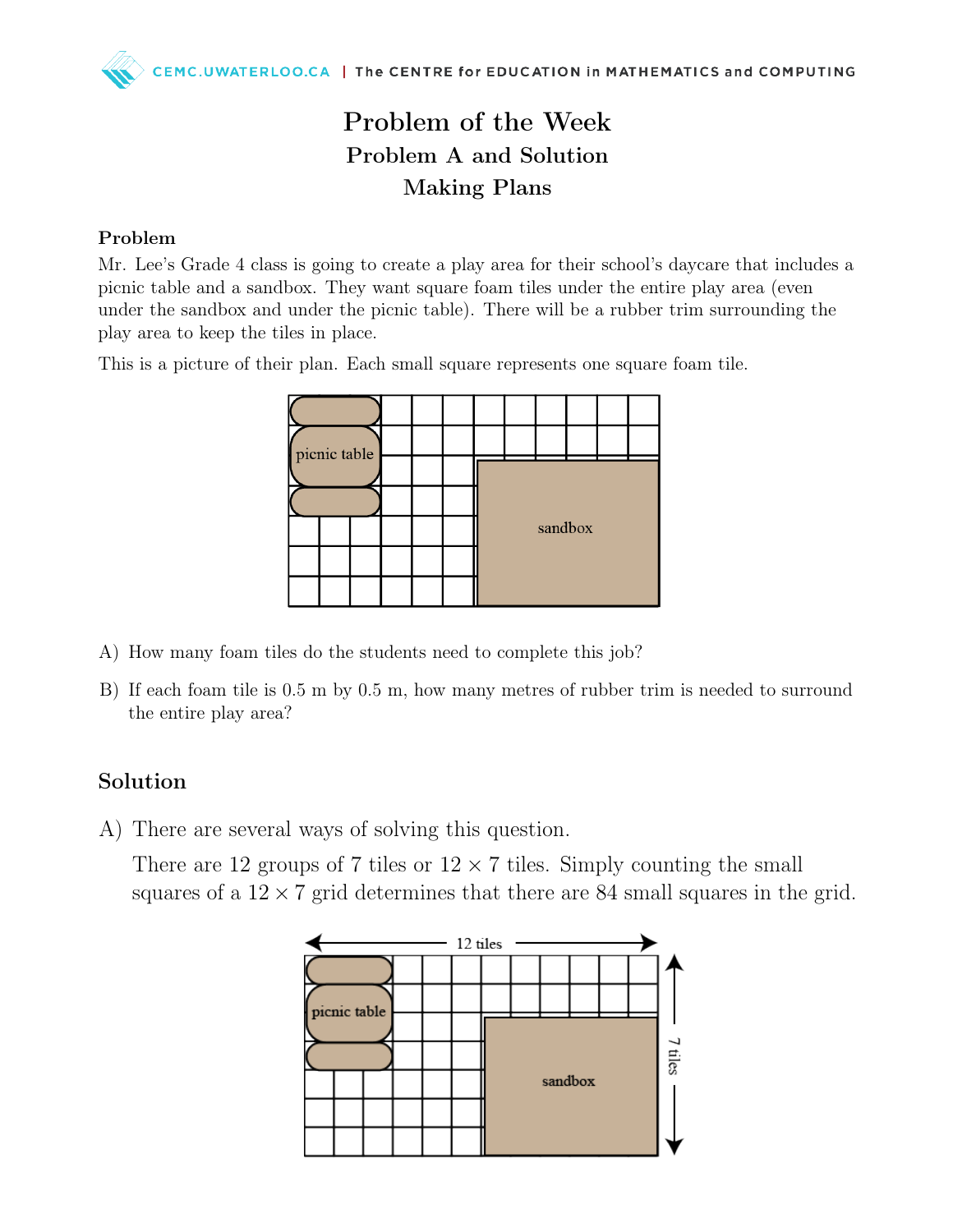# MC.UWATERLOO.CA | The CENTRE for EDUCATION in MATHEMATICS and COMPUTING

Rather than counting, the number of tiles in the play area can be calculated using multiplication. One way of calculating the product  $12 \times 7$  is by breaking 12 into  $10 + 2$ . We know that  $10 \times 7 = 70$ , and  $2 \times 7 = 14$ . We can add these together to determine the value of  $12 \times 7$ . That is,  $12 \times 7 = 70 + 14 = 84$ . Similarly, using the split array model, the play area can be split into two rectangles: a  $10 \times 7$  rectangle and a  $2 \times 7$  rectangle. This leads to a total of  $70 + 14 = 84$  tiles.

Therefore, the answer is 84 tiles.

B) If every tile is  $0.5 \text{ m or } \frac{1}{2} \text{ m or } 50 \text{ cm}$ , then 2 adjacent tiles would have a length of 1 m. Thus 12 tiles would have a length of 6 m, and 7 tiles would have a length of 3.5 m. Therefore, the play area has dimensions 6 m and 3.5 m.



To find the amount of rubber trim for the play area, we need to determine its perimeter. This may be calculated by adding the lengths of all sides.

$$
3.5\ \mathrm{m} + 6\ \mathrm{m} + 3.5\ \mathrm{m} + 6\ \mathrm{m} = 19\ \mathrm{m}
$$

Thus, 19 m of rubber trim is required.